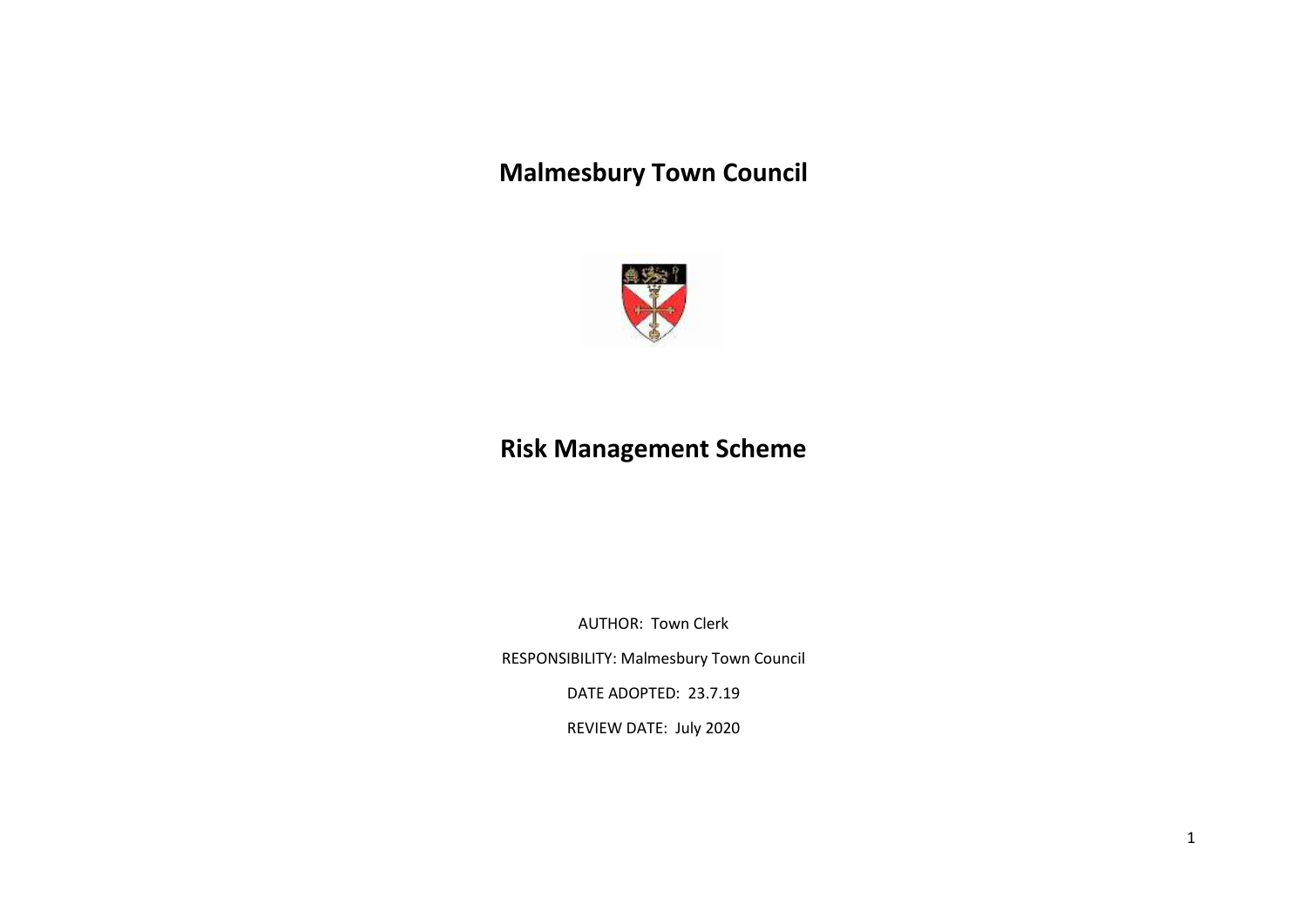- i. The purpose of the Risk Management Scheme is to ensure that Malmesbury Town Council is fully aware of its risks and has in place a strategy to manage these risk.
- ii. This Risk Management Scheme aims to ensure that Malmesbury Town Council protects its employees, assets, liabilities, reputation and community against potential losses. Malmesbury Town Council recognises that it has a responsibility to manage internal and external risk, and is committed to the implementation of a risk management strategy to protect the council.
- iii. The Risk Management Scheme is an essential feature of good governance. The Scheme recognises that risk management applies to all aspects of the Council's work.
- iv. The Risk Management Scheme will be reviewed on an annual basis, or as needed should circumstances change or give rise to the need to re-assess the Councils control measures. To this end the Council recognises the Risk Management scheme is both record, as well as a working document that should be used to enable continuous improvement in respect of safeguarding Malmesbury Town Council's concerns and assets.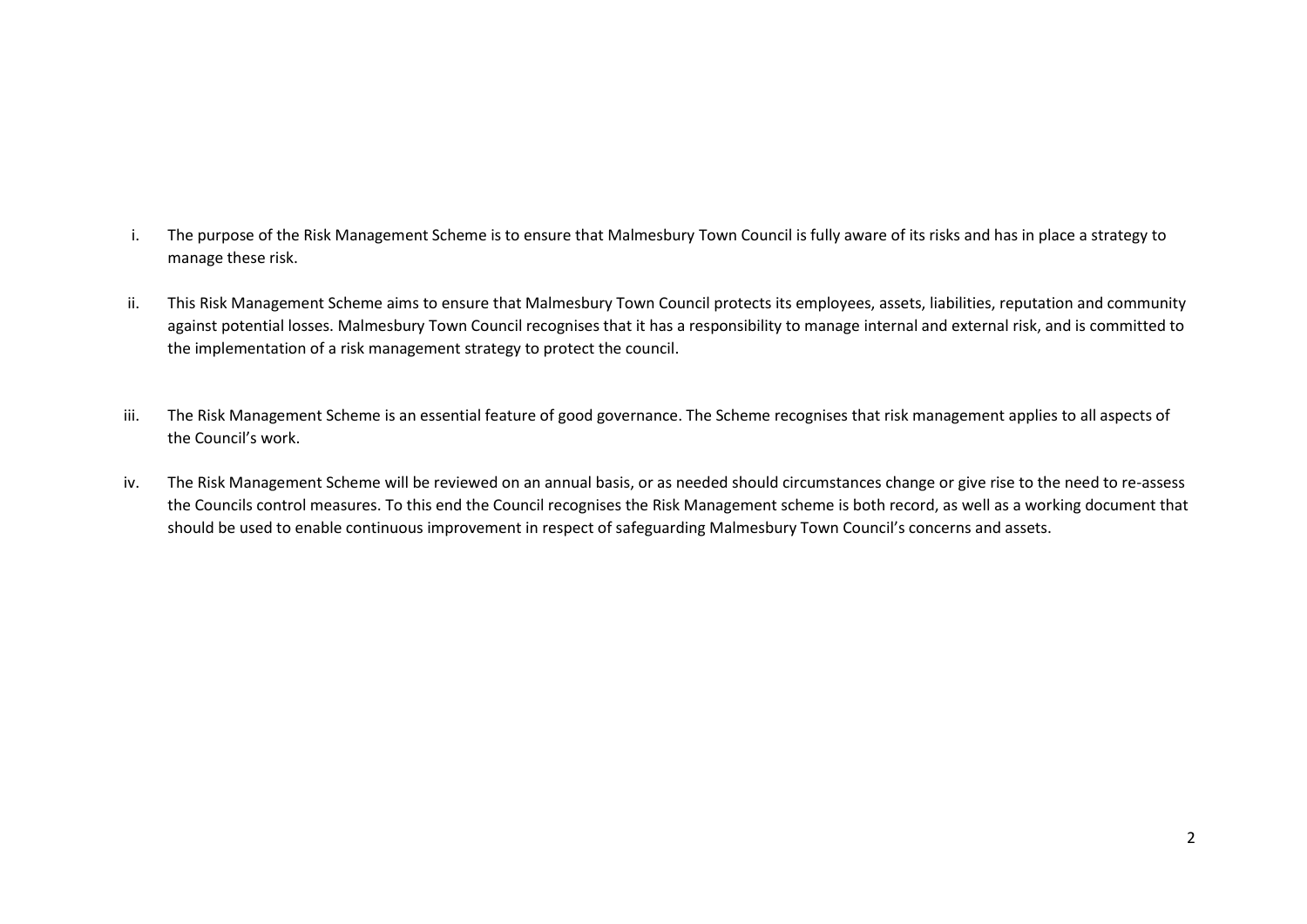|            |                    |                 |                | Impact          |           |           |                 |
|------------|--------------------|-----------------|----------------|-----------------|-----------|-----------|-----------------|
|            |                    | Incidental      | Minor          | Moderate        | Major     | Severe    | Catastrophic    |
|            | Highly<br>unlikely | $\mathbf{1}$    | $\overline{2}$ | 3               | 4         | 5         | $6\phantom{1}6$ |
|            | Very<br>unlikely   | $\overline{2}$  | 4              | $6\overline{6}$ | 8         | <b>10</b> | 12              |
|            | Unlikely           | 3               | $6\overline{}$ | 9               | 12        | <b>15</b> | 18              |
|            | Likely             | $\overline{4}$  | 8              | 12              | <b>16</b> | 20        | 24              |
|            | Very likely        | 5               | <b>10</b>      | <b>15</b>       | 20        | 25        | 30              |
| Likelihood | Highly likely      | $6\phantom{1}6$ | 12             | 18              | 24        | 30        | 36              |

v. A six point matrix system, as outlined below, is used to assess and rate the risks as identified.

Acceptable risk Medium to long term resolution Short to medium term resolution

Richard Spencer-Williams Town Clerk 1.6.19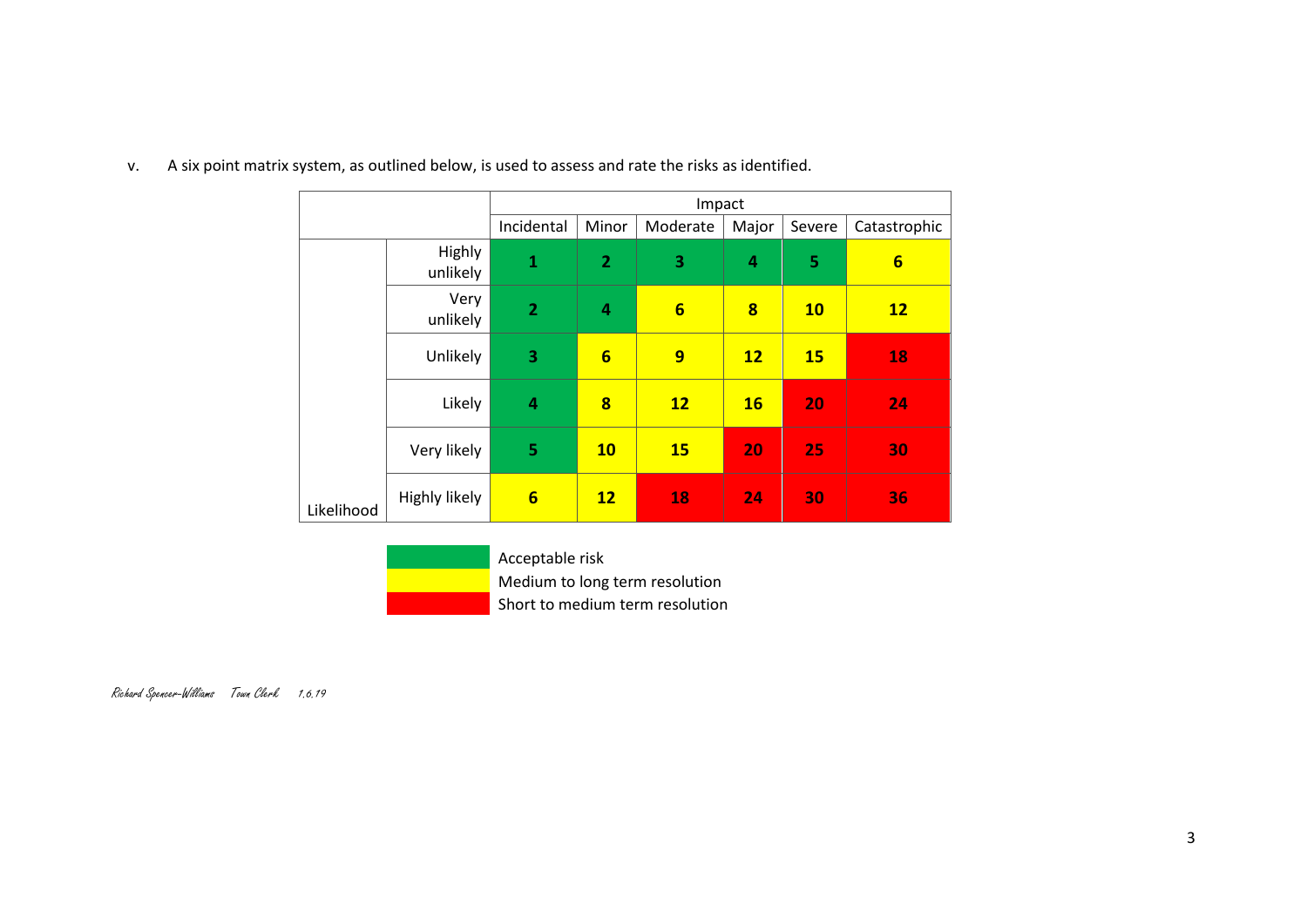|                |                            |                                                                                           | <b>Management</b> |        |        |                                                                                                                                                                                                                           |                           |                                                     |
|----------------|----------------------------|-------------------------------------------------------------------------------------------|-------------------|--------|--------|---------------------------------------------------------------------------------------------------------------------------------------------------------------------------------------------------------------------------|---------------------------|-----------------------------------------------------|
|                | Subject                    | Risk(s)                                                                                   | Likelihood        | Impact | Rating | Control                                                                                                                                                                                                                   | Post<br>Control<br>Rating | Actions                                             |
| $\mathbf{1}$   | <b>Business continuity</b> | Council unable to<br>continue business due<br>to an unexpected or<br>tragic circumstance. | $\overline{2}$    | 5      | 10     | Hard drive backup daily<br>Individual Keys and passwords<br>stored securely off site.<br>Keep Firefly contact details re:<br>recovery/access.<br>Staff contact details securely<br>kept by Town Clerk/ Council<br>Chairs. | $1x5=5$                   | Review when<br>necessary.<br>Staff contact<br>list. |
| $\overline{2}$ | <b>Meeting rooms</b>       | Health & Safety<br>Accessibility<br>inadequacy.                                           | $\overline{2}$    | 4      | 8      | H&S and access check prior to<br>meetings.                                                                                                                                                                                | $1x4=4$                   | As needed.                                          |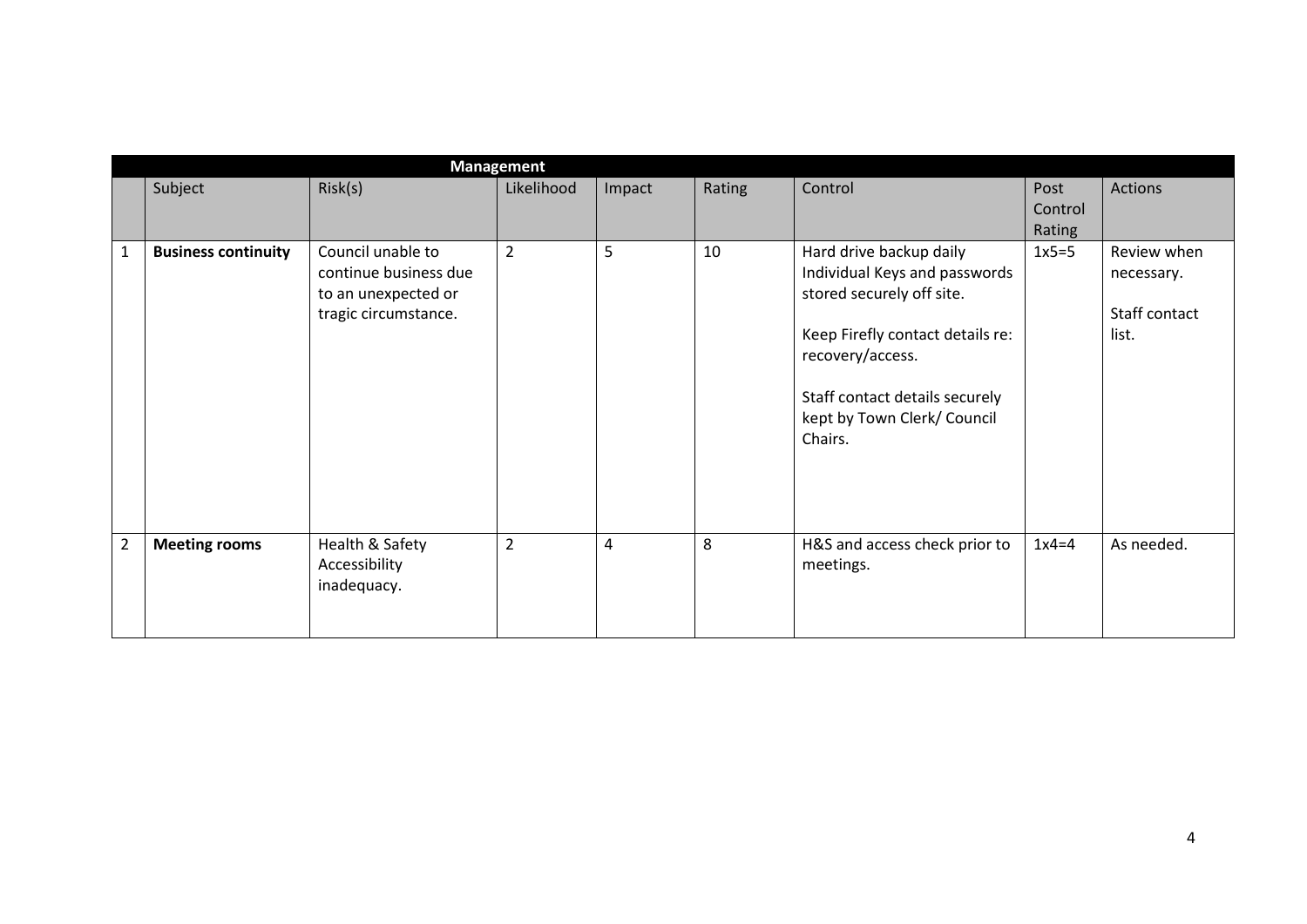| 3 | <b>Council Records</b> | Loss through theft, fire,<br>damage, or corruption. | $\overline{2}$ | 10 | <b>Ensure security of Council</b><br>Office and mitigate risks posed<br>by fire or flooding. | $1x5=5$ | Review<br>annually.      |
|---|------------------------|-----------------------------------------------------|----------------|----|----------------------------------------------------------------------------------------------|---------|--------------------------|
|   |                        |                                                     |                |    | Ensure adequate backups and<br>insurance.                                                    |         | To do IT user<br>Policy. |
|   |                        |                                                     |                |    | Ensure anti-virus software in<br>place and enforce IT user<br>policy.                        |         |                          |

|   | <b>Finance</b> |                                     |                |        |        |                                                                                                                                                                                                             |                           |                                                   |  |  |  |  |
|---|----------------|-------------------------------------|----------------|--------|--------|-------------------------------------------------------------------------------------------------------------------------------------------------------------------------------------------------------------|---------------------------|---------------------------------------------------|--|--|--|--|
|   | Subject        | Risk(s)                             | Likelihood     | Impact | Rating | Control                                                                                                                                                                                                     | Post<br>Control<br>Rating | <b>Actions</b>                                    |  |  |  |  |
| 4 | <b>Banking</b> | Inadequate checks.<br>Error, fraud. | $\overline{2}$ | 4      | 8      | Financial Regulations are in<br>place.<br>Daily/weekly accounting by<br>Deputy Clerk.<br>Bank reconciliations checked<br>by Town Clerk monthly.<br>Payments made electronically<br>were possible. Set up by | $1x4=4$                   | Financial<br>Regulations<br>reviewed<br>annually. |  |  |  |  |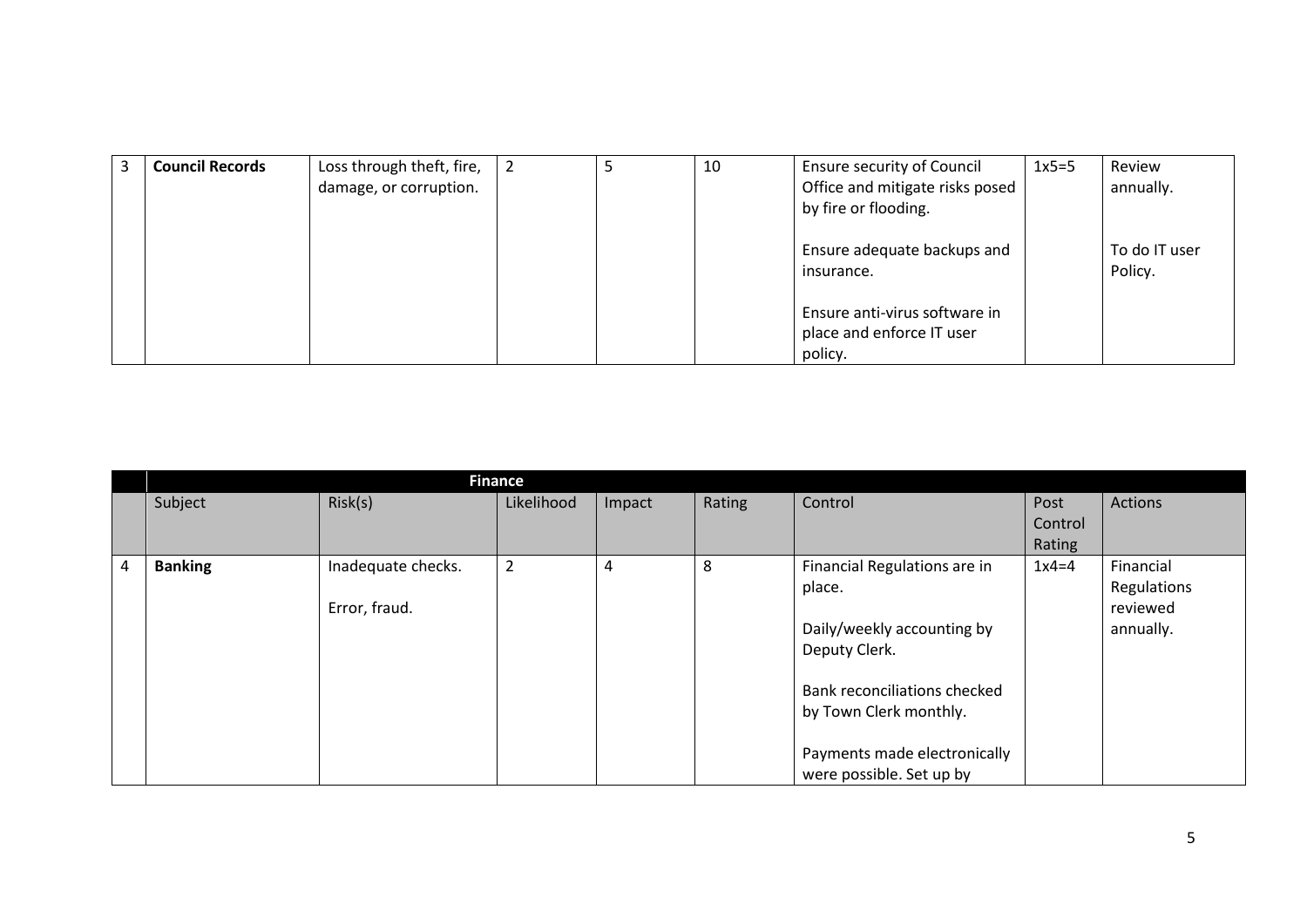|   |      |                                                |   |                |   | Deputy Clerk, and approved<br>by x2 of Town Clerk / Cllr/s.<br>Electronically monitored by<br>Cllr e-signatories.<br>Cheques issued on only when<br>necessary; x2 Cllr signatories.<br>P&R quarterly reports.                                                                                                                                        |         |                                                                                               |
|---|------|------------------------------------------------|---|----------------|---|------------------------------------------------------------------------------------------------------------------------------------------------------------------------------------------------------------------------------------------------------------------------------------------------------------------------------------------------------|---------|-----------------------------------------------------------------------------------------------|
| 5 | Cash | Loss through theft or<br>dishonesty.<br>Error. | 3 | $\overline{3}$ | 9 | Petty cash payments / receipts<br>to be filed securely<br>/chronologically.<br>Petty cash payments are<br>checked via the accounting<br>package and during Internal<br>Audit.<br>Petty cash topped up by triple<br>signed cheque.<br>Petty cash only used where<br>electronic payment is not<br>practical.<br>Petty cash handled by Deputy<br>Clerk. | $1x3=3$ | Review annually.<br>Petty cash system<br>to be reviewed<br>for adequacy of<br>evidence trail. |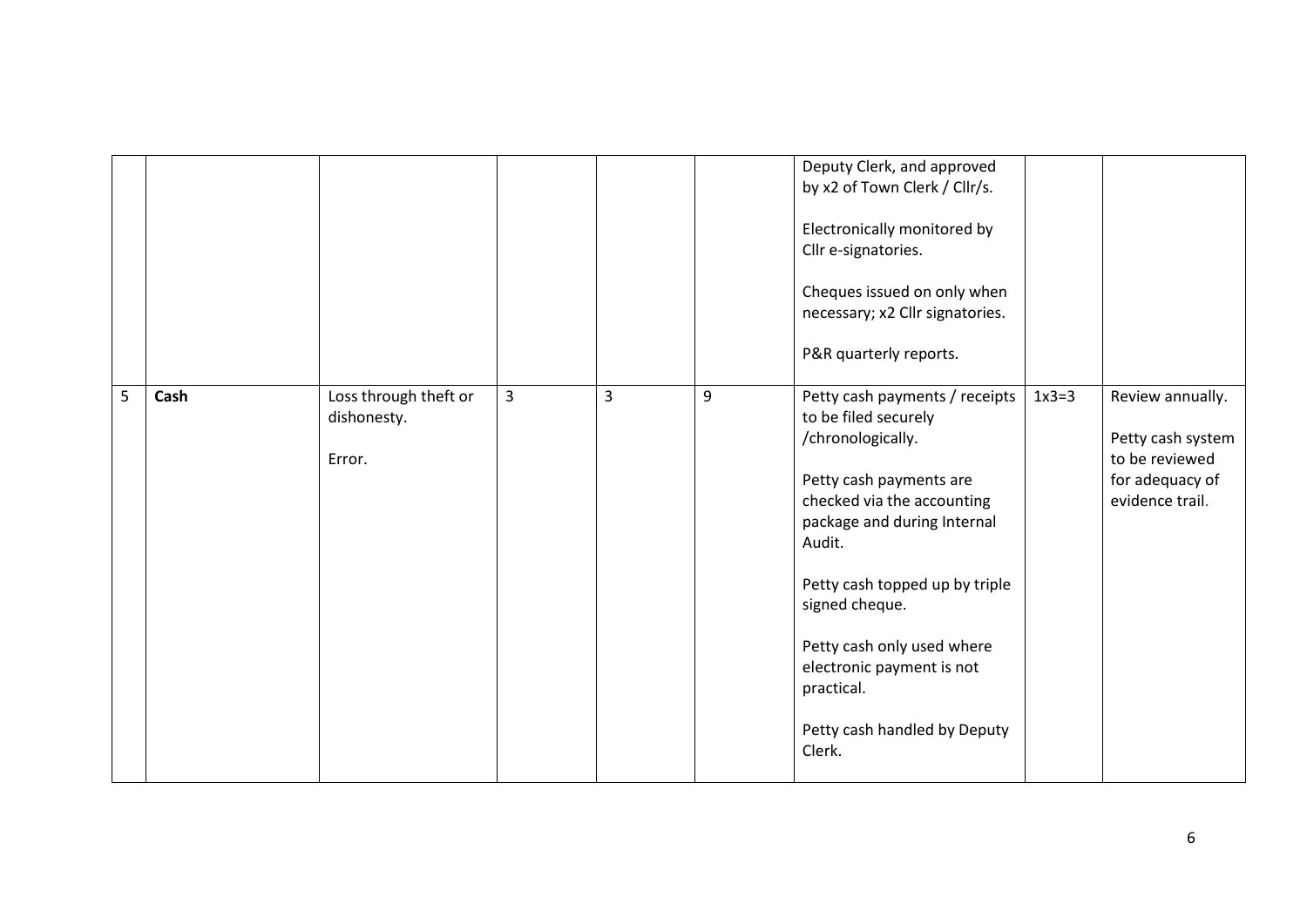|                |                                           |                                                                                 |                |             |    | Town Clerk to monitor<br>monthly via reconciliations.<br>Cash handling to be kept to<br>minimum number of staff (TIC<br>/reception - Deputy Clerk).<br>THA currently cashes up for<br>Cinema.                                                                                       |         | THA role under<br>review; to<br>withdraw<br>involvement in<br>cash handling re:<br>cinema when $/$<br>booking system<br>sync'd.<br>(July/August |
|----------------|-------------------------------------------|---------------------------------------------------------------------------------|----------------|-------------|----|-------------------------------------------------------------------------------------------------------------------------------------------------------------------------------------------------------------------------------------------------------------------------------------|---------|-------------------------------------------------------------------------------------------------------------------------------------------------|
|                |                                           |                                                                                 |                |             |    | Cash stored in safe; banked as<br>required.                                                                                                                                                                                                                                         |         | $2019$ ) – Town<br>Clerk to monitor.                                                                                                            |
| 6              | <b>Financial controls and</b><br>records  | Fraud, error, loss.<br>Inadequate checks.<br>Records lost.                      | $\mathbf{1}$   | 4           | 9  | Financial Regulations are in<br>place.<br>Back up RIALTAS Omega<br>accounts/ IRIS Payroll<br>Internal and external audits in<br>Feb/Mar, and May/June.<br>Ensure AGAR published and<br>completed correctly and at<br>right time. Council to sign off<br>AGAR, receive audit reports | $1x4=4$ | Financial<br>Regulations<br>reviewed<br>annually.<br>Check current<br>RILATAS/IRIS<br>back up practice.                                         |
| $\overline{7}$ | <b>Clerk RFO / Deputy</b><br><b>Clerk</b> | Loss of Clerk/RFO/<br>Deputy Clerk through<br>illness or resignation.<br>Fraud. | $\overline{3}$ | $\mathbf 1$ | 12 | June.<br>Notice period built into<br>contracts.<br>Account / Payroll practice to<br>be handed over.                                                                                                                                                                                 | $3x1=3$ | Existing<br>procedures<br>adequate.                                                                                                             |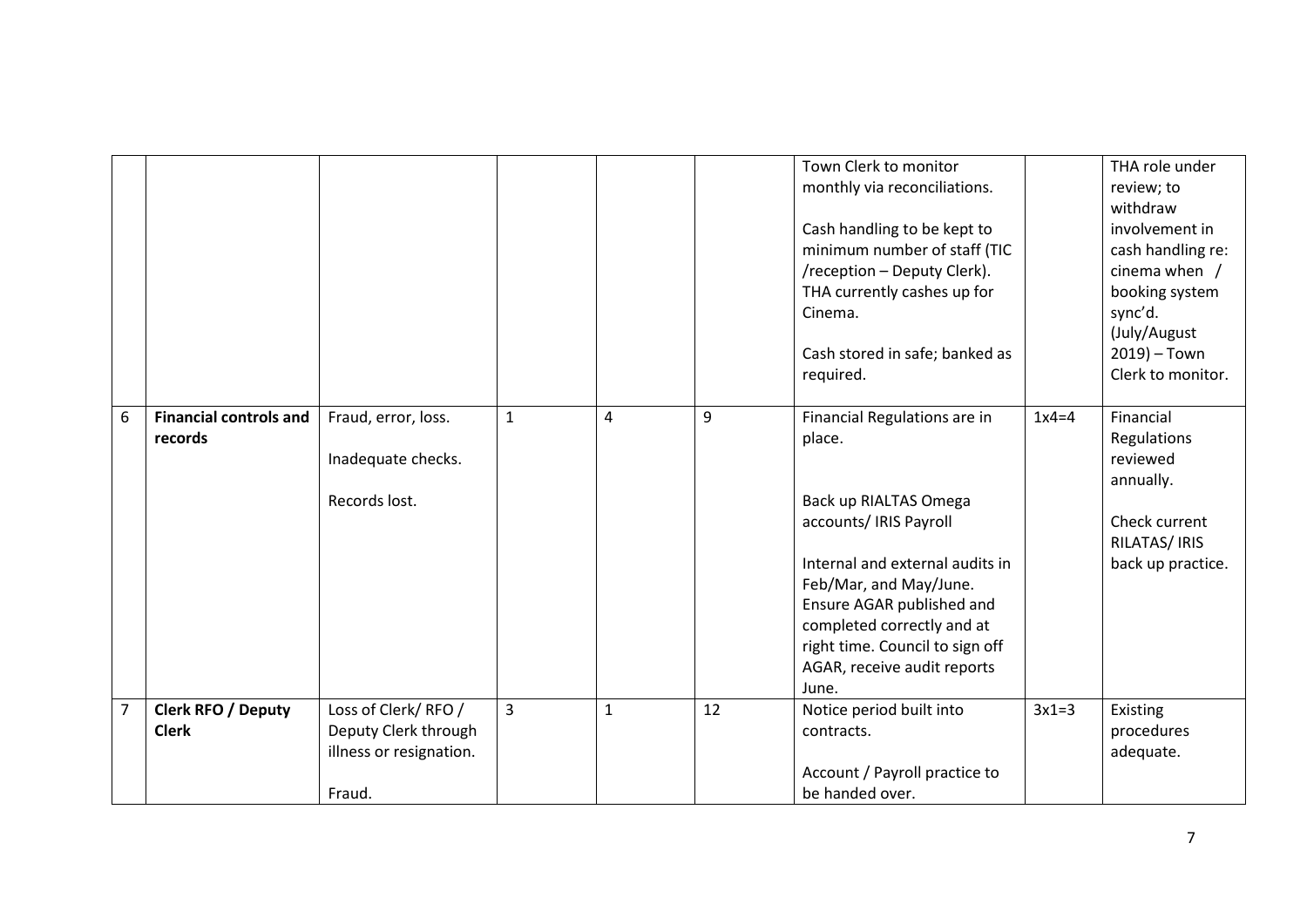|                |                       | Incompetence.                |                |                |                | Succession/ training of finance<br>duties<br>Fidelity Guarantee insured.<br>P&R monitors accounts.<br>Needs led finance training.<br>CiLCA course undertaken<br>Town Clerk.<br>Training budget allocated.<br>RIALTAS bought in at key<br>accounting points e.g. year-<br>end or as needed if enhance<br>accounting competence<br>needed. |         | Succession/<br>training of<br>finance/payroll<br>duties |
|----------------|-----------------------|------------------------------|----------------|----------------|----------------|------------------------------------------------------------------------------------------------------------------------------------------------------------------------------------------------------------------------------------------------------------------------------------------------------------------------------------------|---------|---------------------------------------------------------|
| 8              | <b>Election costs</b> | Unbudgeted cost.             | 4              | $\overline{3}$ | 12             | Election costs £2,000<br>earmarked every year.                                                                                                                                                                                                                                                                                           | $1x3=3$ | Existing<br>procedures<br>adequate.                     |
| $\overline{9}$ | <b>VAT</b>            | Non Charging/<br>reclaiming. | $\overline{2}$ | $\overline{2}$ | $\overline{4}$ | VAT is reclaimed from HMRC<br>quarterly-March, June, Sept,<br>and December.                                                                                                                                                                                                                                                              | $1x2=2$ | Existing<br>procedures<br>adequate.                     |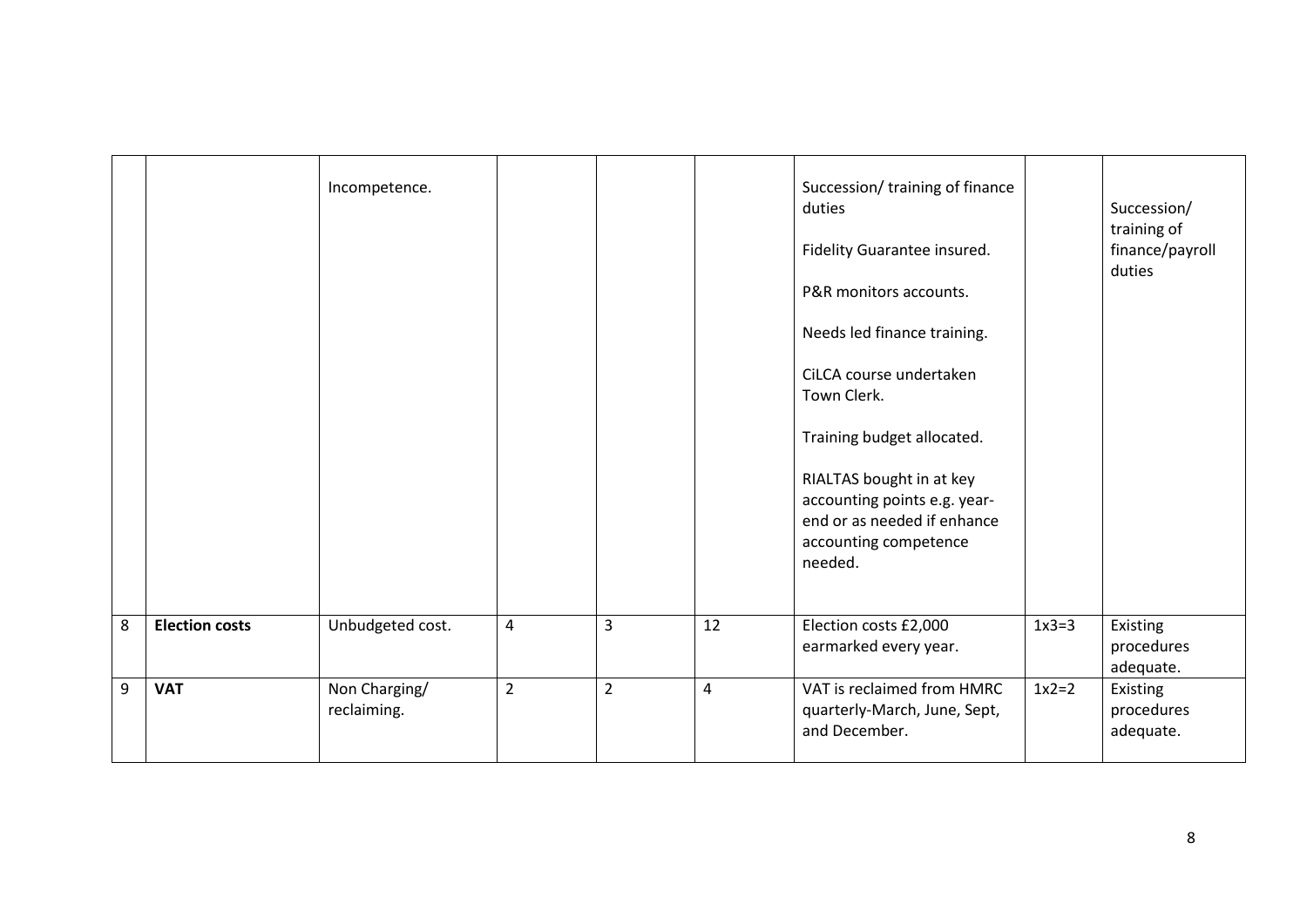| 10 | Loans / Investments | Financial loss due to<br>missed repayment, or | 2              | $\overline{2}$ | 4 | Loan paid by SO.                                    | $1x2=2$ | Existing<br>procedures |
|----|---------------------|-----------------------------------------------|----------------|----------------|---|-----------------------------------------------------|---------|------------------------|
|    |                     | loss of earned interest.                      |                |                |   | Monitor investments to<br>maximise interest earned. |         | adequate.              |
|    |                     |                                               |                |                |   |                                                     |         | Annually               |
|    |                     |                                               |                |                |   |                                                     |         | reviewed, or at        |
|    |                     |                                               |                |                |   |                                                     |         | end of                 |
|    |                     |                                               |                |                |   |                                                     |         | investment term.       |
| 11 | <b>Grants</b>       | In appropriate or                             | $\overline{2}$ | 4              | 8 | Grant criteria published and                        | $1x4=4$ | Reviewed               |
|    |                     | illegal use of precept                        |                |                |   | accessible by Council.                              |         | annually.              |
|    |                     | under LGA s137.                               |                |                |   |                                                     |         |                        |
|    |                     |                                               |                |                |   | Maintain s137 expenditure                           |         |                        |
|    |                     |                                               |                |                |   | record.                                             |         |                        |

|    |                  |                                                                                                                                                             |            | <b>Assets</b> |        |                                                                                                                                                                                                                                        |                           |                       |
|----|------------------|-------------------------------------------------------------------------------------------------------------------------------------------------------------|------------|---------------|--------|----------------------------------------------------------------------------------------------------------------------------------------------------------------------------------------------------------------------------------------|---------------------------|-----------------------|
|    | Subject          | Risk(s)                                                                                                                                                     | Likelihood | Impact        | Rating | Control                                                                                                                                                                                                                                | Post<br>Control<br>Rating | Actions               |
| 12 | <b>Town Hall</b> | Accident due to poor<br>equipment or lack of<br>hall maintenance.<br>Injury due to<br>environmental<br>hazard e.g. broken<br>glass, slip or trip<br>hazard. | 3          | 4             | 12     | Daily checks of Hall, rooms,<br>and equipment by Caretaker<br>and reported in Town Hall<br>Logbook.<br>THA to check log book daily.<br>Weekly check of Hall, rooms,<br>and equipment by THA.<br>Monthly visual check by Town<br>Clerk. | $2x2=4$                   | Town Hall<br>Logbook. |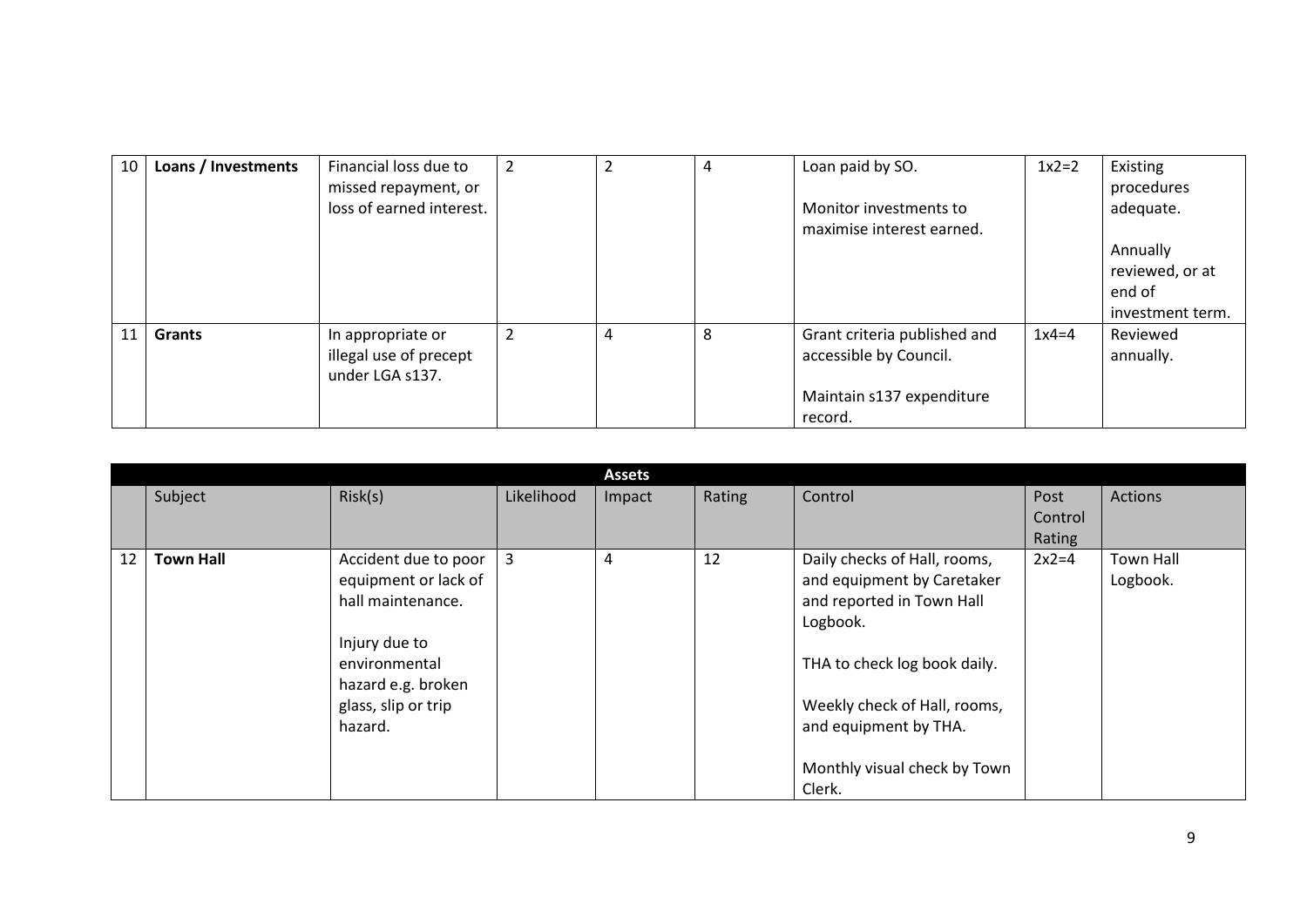|        |                                      | Town Clerk/THA         |
|--------|--------------------------------------|------------------------|
|        | Annual Risk Assessment               | to implement RA        |
|        | schedule implemented by              | schedule.              |
|        | Town Clerk, with THA.                | Maintenance            |
|        | Maintenance schedule                 | schedule               |
|        | prepared by Town Clerk/THA           |                        |
|        | for Town Hall & Facilities           |                        |
|        | Committee for priority               |                        |
|        | decisions.                           |                        |
|        | Routine maintenance and              |                        |
| Fire.  | safety matters to be actioned        |                        |
|        | by Town Clerk/THA; reported          |                        |
|        | at next TH&F Committee               |                        |
|        | meeting.                             | <b>Electronic Fire</b> |
|        |                                      | Log updated,           |
|        | Fire Checks carried out in in        | refreshed and          |
|        | with advised procedures.             | managed as             |
|        |                                      | needed. Hard           |
|        | Electrical and PAT testing as        | copies kept.           |
| Theft. | required annually.                   |                        |
|        | <b>Public Liability Insurance in</b> |                        |
|        | place (£10m)                         |                        |
|        | Insurance cover in place             |                        |
|        | (f10m)                               |                        |
|        | Door security managed by             |                        |
|        | caretaker at night, and              |                        |
|        | museum/ TIC/ Café staff when         |                        |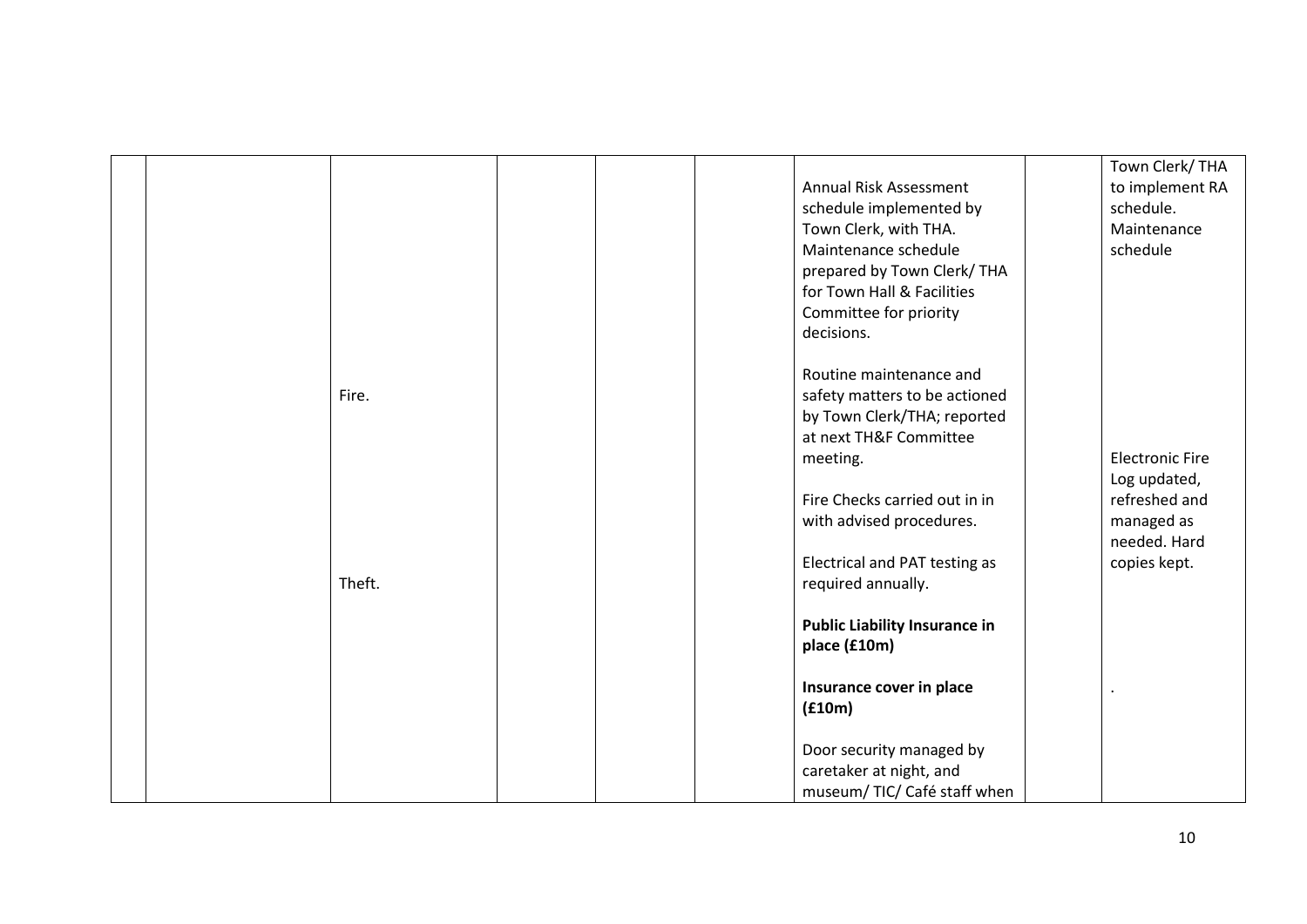|    |                                                                                                |                                                                                                           |                |   |    | out of normal MTC hours e.g.<br>bank holidays.                                                                           |         |                                     |
|----|------------------------------------------------------------------------------------------------|-----------------------------------------------------------------------------------------------------------|----------------|---|----|--------------------------------------------------------------------------------------------------------------------------|---------|-------------------------------------|
|    |                                                                                                |                                                                                                           |                |   |    | Key cabinet for secure storage<br>of keys.                                                                               |         |                                     |
|    |                                                                                                |                                                                                                           |                |   |    | Cash kept secure.                                                                                                        |         |                                     |
|    |                                                                                                |                                                                                                           |                |   |    | Doors locked when cashing<br>up.                                                                                         |         |                                     |
|    |                                                                                                |                                                                                                           |                |   |    | TIC reception staff and backed<br>up by second member of staff.                                                          |         |                                     |
|    |                                                                                                |                                                                                                           |                |   |    | Secure cupboards to be used.                                                                                             |         |                                     |
|    |                                                                                                |                                                                                                           |                |   |    | Car park gates locked at night.                                                                                          |         |                                     |
|    |                                                                                                |                                                                                                           |                |   |    | Fixed Asset Register updated<br>when required.                                                                           |         |                                     |
| 13 | Play equipment<br>Filands<br>Reeds Farm<br>St Aldhelms<br>Mead<br>Newnton Grove<br>White Lions | Accident due to poor<br>equipment or lack of<br>grounds<br>maintenance.<br>Injury due to<br>environmental | $\overline{4}$ | 4 | 16 | Weekly check of play<br>equipment by ground staff.<br>Monthly visual check by Town<br>Clerk.<br>Annual RoSPA inspection. | $2x2=4$ | Existing<br>procedures<br>adequate. |
|    |                                                                                                | hazard e.g. broken<br>glass, dog mess.                                                                    |                |   |    |                                                                                                                          |         | <b>Risk Assessment</b><br>schedule. |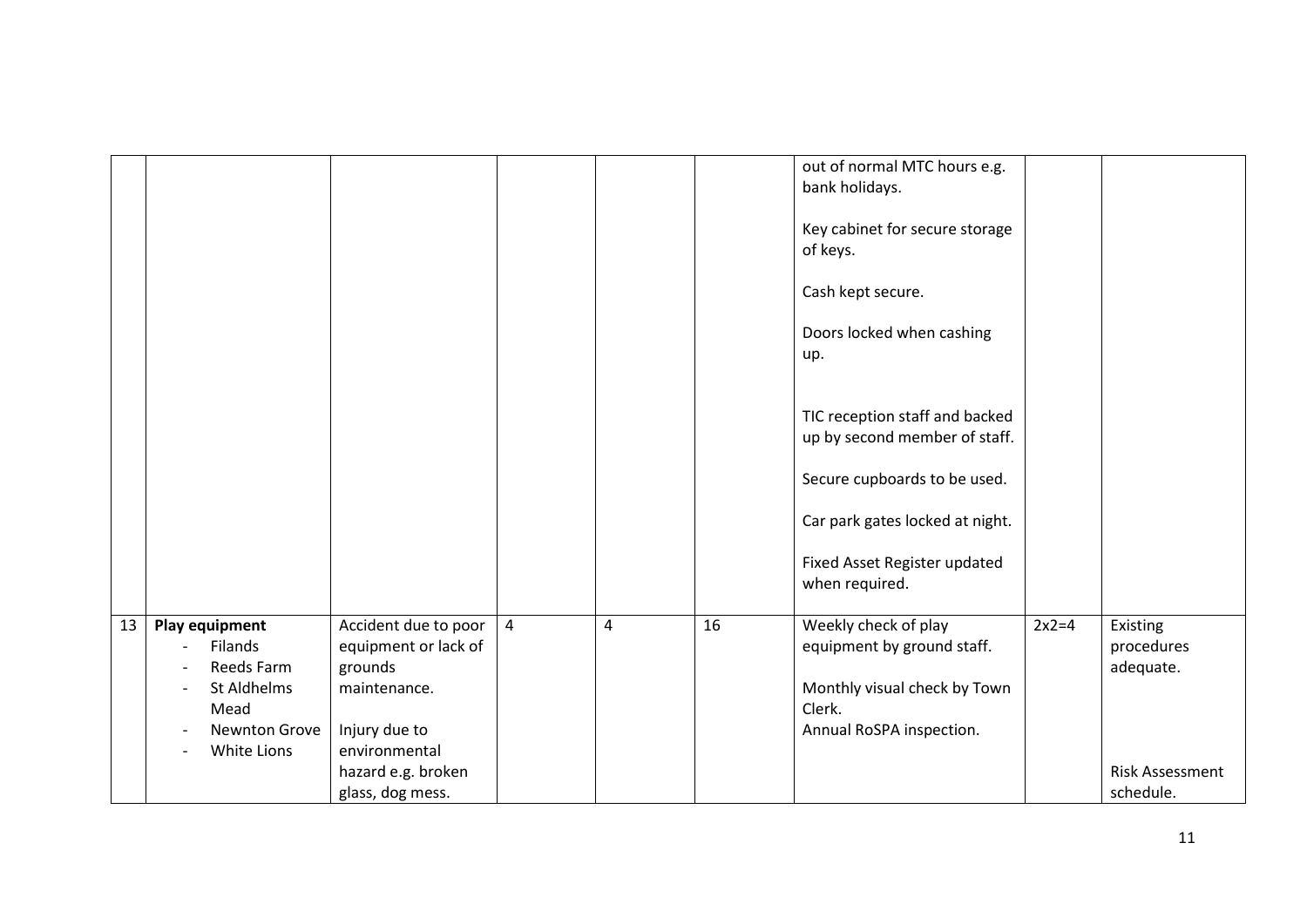|    |                     |                       |                |                |    | <b>Risk Assessment Schedule</b>      |         |            |
|----|---------------------|-----------------------|----------------|----------------|----|--------------------------------------|---------|------------|
|    |                     |                       |                |                |    | implemented by Town Clerk,           |         |            |
|    |                     |                       |                |                |    | with ground staff.                   |         |            |
|    |                     |                       |                |                |    |                                      |         |            |
|    |                     |                       |                |                |    | Report dog issues to Wiltshire       |         |            |
|    |                     |                       |                |                |    | Council.                             |         |            |
|    |                     |                       |                |                |    |                                      |         |            |
|    |                     |                       |                |                |    | <b>Public Liability Insurance in</b> |         |            |
|    |                     |                       |                |                |    |                                      |         |            |
|    |                     |                       |                |                |    | place (>£10,000,000).                |         |            |
|    |                     |                       |                |                |    | Fixed Asset Register updated         |         |            |
|    |                     |                       |                |                |    | when required.                       |         |            |
|    |                     |                       |                |                |    |                                      | $1x3=3$ |            |
| 14 | <b>Noticeboards</b> | Public injury Loss or | $\overline{2}$ | $\overline{3}$ | 6  | <b>Public Liability Insurance in</b> |         |            |
|    |                     | damage.               |                |                |    | place (100k).                        |         |            |
|    |                     |                       |                |                |    |                                      |         |            |
|    |                     |                       |                |                |    | Ground staff to check weekly.        |         | Existing   |
|    |                     |                       |                |                |    |                                      |         | procedures |
|    |                     |                       |                |                |    | Fixed Asset Register updated         |         | adequate.  |
|    |                     |                       |                |                |    | when required.                       |         |            |
|    |                     |                       |                |                |    |                                      |         |            |
|    |                     |                       |                |                |    |                                      |         |            |
| 15 | <b>Bins</b>         | Hygiene /             | 4              | $\overline{3}$ | 12 | <b>Public Liability Insurance in</b> | $2x2=4$ | Existing   |
|    |                     | environmental         |                |                |    | place (100k).                        |         | procedures |
|    |                     | impact.               |                |                |    |                                      |         | adequate.  |
|    |                     |                       |                |                |    | Ground staff to check weekly.        |         |            |
|    |                     |                       |                |                |    |                                      |         |            |
|    |                     |                       |                |                |    | Fixed Asset Register updated         |         |            |
|    |                     |                       |                |                |    |                                      |         |            |
|    |                     |                       |                |                |    | when required.                       |         |            |
|    |                     |                       |                |                |    |                                      |         |            |
|    |                     |                       |                |                |    |                                      |         |            |
|    |                     |                       |                |                |    |                                      |         |            |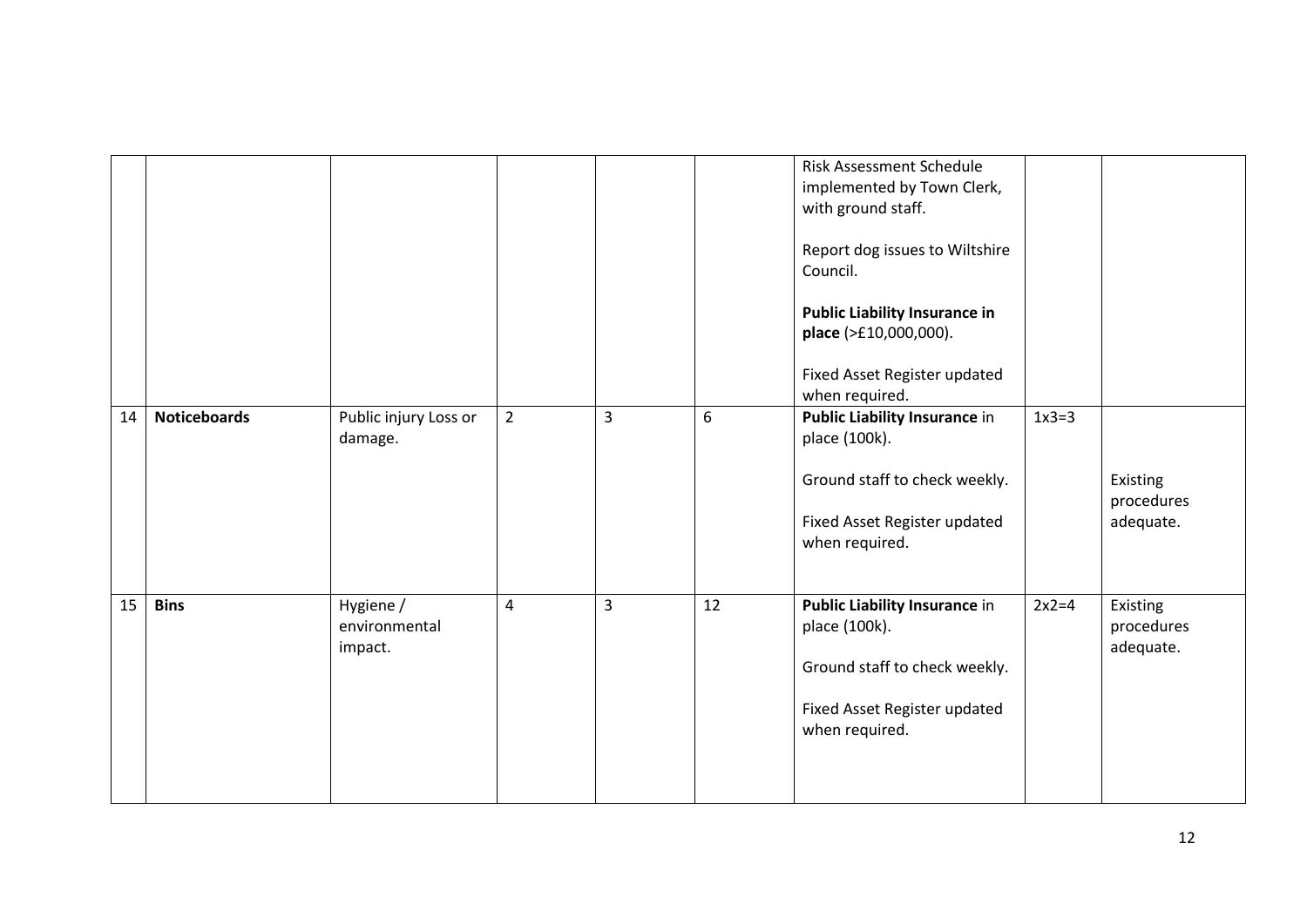| 16 | <b>Signs</b>     | Public injury Loss or<br>damage.       | $\overline{2}$ | $\overline{2}$ | 4 | <b>Public Liability Insurance in</b><br>place (100k).<br>Ground staff to check weekly.<br>Fixed Asset Register updated<br>when required.                                                                             | $2x1=2$ | Existing<br>procedures<br>adequate.                                                                         |
|----|------------------|----------------------------------------|----------------|----------------|---|----------------------------------------------------------------------------------------------------------------------------------------------------------------------------------------------------------------------|---------|-------------------------------------------------------------------------------------------------------------|
| 17 | Lock up          | Staff injury.<br>Theft or damage.      | $\overline{3}$ | $\overline{3}$ | 9 | Annual risk assessment carried<br>out by Town Clerk / ground<br>staff.<br>Fixed Asset Register updated<br>when required.<br>Security managed by ground<br>staff.<br><b>Employer Liability Insurance</b><br>in place. | $2x2=4$ | Existing<br>procedures<br>adequate.<br>Annual risk<br>assessment.<br>Asset<br>management<br>inspection log. |
| 18 | Office equipment | Staff/ Cllr injury.<br>Loss or damage. | $\overline{2}$ | $\overline{3}$ | 6 | Office is secured when empty.<br>PAT test IT equipment.                                                                                                                                                              | $2x2=4$ | Existing<br>procedures<br>adequate.                                                                         |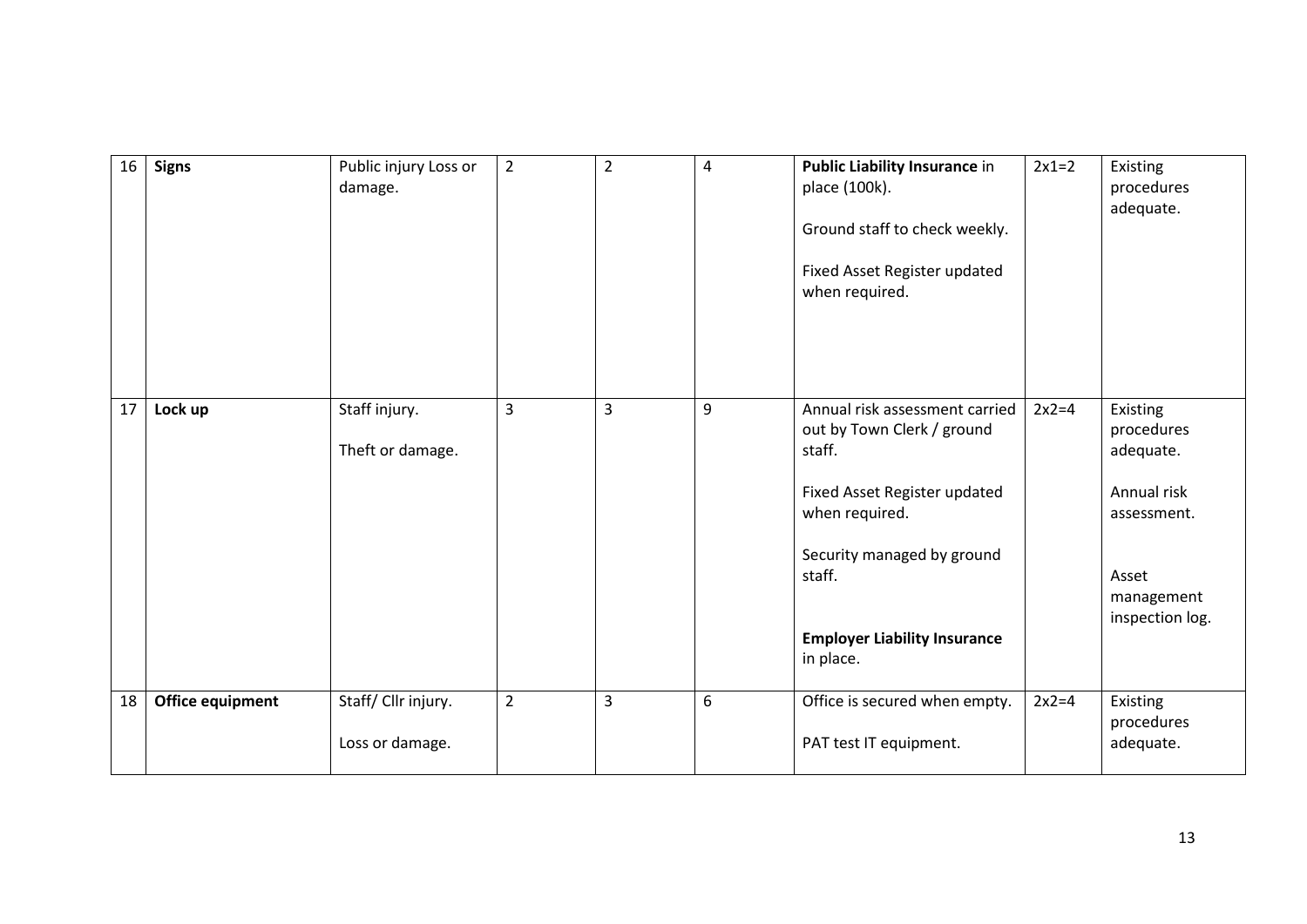|    |                 |                                                                           |                |                |    | Fixed Asset Register updated<br>when required.<br><b>Employers' Liability Insurance</b><br>in place.                                                                                                                                                                                                                                                           |         |                                                                                                                                                                                                                   |
|----|-----------------|---------------------------------------------------------------------------|----------------|----------------|----|----------------------------------------------------------------------------------------------------------------------------------------------------------------------------------------------------------------------------------------------------------------------------------------------------------------------------------------------------------------|---------|-------------------------------------------------------------------------------------------------------------------------------------------------------------------------------------------------------------------|
| 19 | <b>Cemetery</b> | Public injury.<br>Damage or loss.<br>Breach of ICC /<br>Government rules. | $\overline{3}$ | $\overline{3}$ | 9  | Low footfall area.<br>Weekly checks by Ground staff<br>on headstones, benches, dog<br>litter, and equipment.<br>Grass and ground maintained<br>as needed throughout the<br>year - ground staff to manage.<br>Cemetery log to record<br>burials, communications,<br>maintenance by relatives etc.<br>Quarterly inspection by Town<br>Clerk / Deputy Town Clerk. | $2x2=4$ | Cemetery<br>management<br>plan, and<br>maintenance<br>schedule.<br><b>Burial Committee</b><br>to agree<br>management<br>plan.<br>Cemetery log.<br>ICC guidance<br>refreshed.<br>Review<br>procedures<br>annually. |
| 20 | <b>Chains</b>   | Loss, damage of<br>theft.                                                 | $\overline{3}$ | 4              | 12 | <b>Chain Risk Assessment</b><br>completed by Town Clerk and<br>incoming Mayor/ D. Mayor.                                                                                                                                                                                                                                                                       | $2x2=4$ | Chain Policy.                                                                                                                                                                                                     |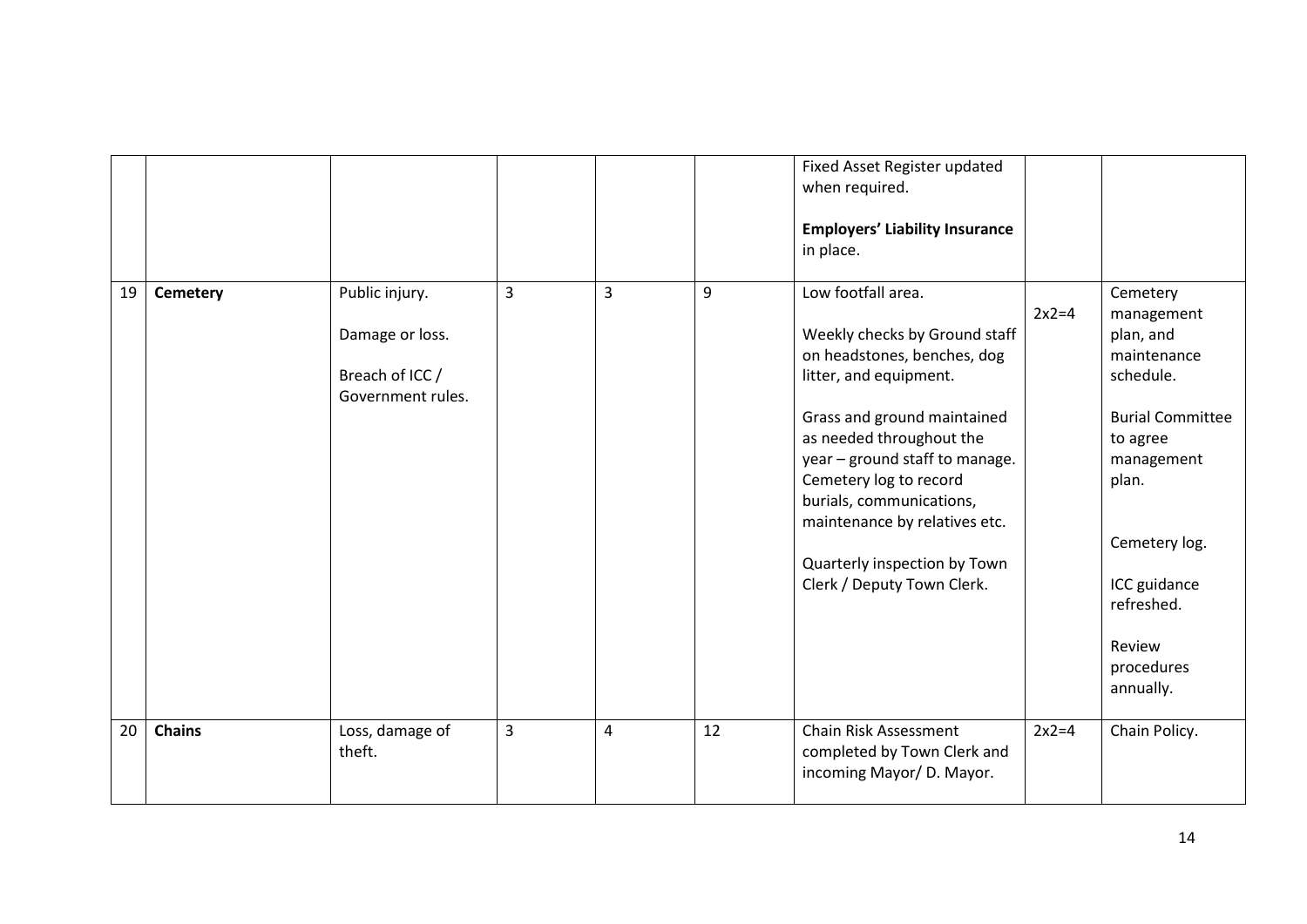|    |             | Injury to Mayor,<br>deputy Mayor, Staff |                |                |   | Chains signed in and out by<br>Mayor, Deputy Mayor and |         | Update Chain<br>logbook. |
|----|-------------|-----------------------------------------|----------------|----------------|---|--------------------------------------------------------|---------|--------------------------|
|    |             | from assault.                           |                |                |   | Town or Deputy Town Clerk.                             |         |                          |
|    |             |                                         |                |                |   |                                                        |         | Review visits            |
|    |             |                                         |                |                |   |                                                        |         |                          |
|    |             |                                         |                |                |   |                                                        |         | abroad policy.           |
|    |             |                                         |                |                |   | Travel plan for civic functions.                       |         |                          |
|    |             |                                         |                |                |   |                                                        |         | Travel plan.             |
|    |             |                                         |                |                |   | Chains stored in high security                         |         |                          |
|    |             |                                         |                |                |   | safe. Keys managed by                                  |         |                          |
|    |             |                                         |                |                |   | Town/Deputy Clerk in line                              |         |                          |
|    |             |                                         |                |                |   | with Regalia insurance                                 |         |                          |
|    |             |                                         |                |                |   | requirements in place (180k).                          |         |                          |
| 21 | Pick up Van | DVLA and legal                          | $\overline{2}$ | $\overline{4}$ | 8 | MOT / service annually.                                | $1x4=4$ | Renew annually           |
|    |             | requirements not                        |                |                |   |                                                        |         | Due Jan 20202.           |
|    |             | met.                                    |                |                |   |                                                        |         |                          |
|    |             |                                         |                |                |   | Vehicle Insurance.                                     |         | Annual renewal           |
|    |             |                                         |                |                |   |                                                        |         | 1.9.19.                  |
|    |             |                                         |                |                |   |                                                        |         |                          |
|    |             |                                         |                |                |   | Road Tax.                                              |         | Annual renewal           |
|    |             |                                         |                |                |   |                                                        |         | Due 31.12.19.            |
|    |             |                                         |                |                |   |                                                        |         |                          |
|    |             |                                         |                |                |   | Monthly checks by Ground                               |         | Logbook                  |
|    |             |                                         |                |                |   | staff - logbook defects and                            |         | (checklist).             |
|    |             |                                         |                |                |   | report to Town Clerk.                                  |         |                          |
|    |             |                                         |                |                |   |                                                        |         |                          |
|    |             |                                         |                |                |   | 7-year assessment of                                   |         |                          |
|    |             |                                         |                |                |   |                                                        |         | Asset                    |
|    |             |                                         |                |                |   | suitability, general condition.                        |         |                          |
|    |             |                                         |                |                |   |                                                        |         | Management               |
|    |             |                                         |                |                |   |                                                        |         | plan.                    |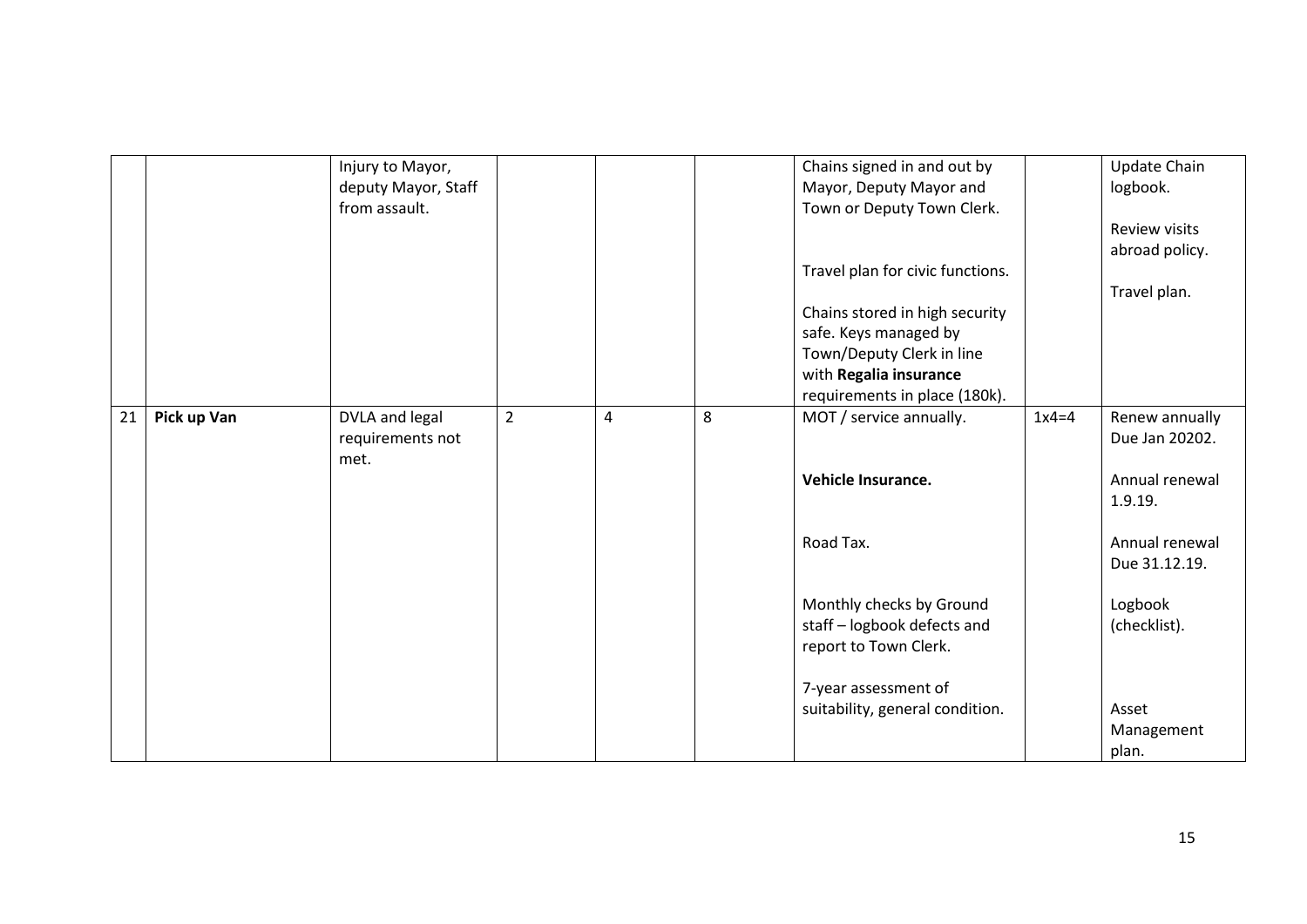| 22 | <b>Market Cross</b>        | Damage by vehicles  | 4 | 12 | Clerk visual check / review | $4x1=4$ | Asset           |
|----|----------------------------|---------------------|---|----|-----------------------------|---------|-----------------|
|    | <b>Monument</b>            | due to proximately  |   |    | annually.                   |         | management      |
|    |                            | with road.          |   |    | Insurance cover.            |         | inspection log. |
| 23 | <b>Triangle Memorial</b>   | Masonry             |   |    | Clerk visual check / review | $4x1=4$ | Asset           |
|    | <b>Cross</b>               | deterioration,      |   |    | annually.                   |         | management      |
|    |                            | vandalism.          |   |    | Insurance cover.            |         | inspection log. |
| 24 | <b>St Aldhelms Toilets</b> | Vandalism, plumbing |   | 15 | Clerk visual check / review | $4x1=4$ | Asset           |
|    |                            | issue.              |   |    | annually.                   |         | management      |
|    |                            |                     |   |    | Insurance cover.            |         | inspection log. |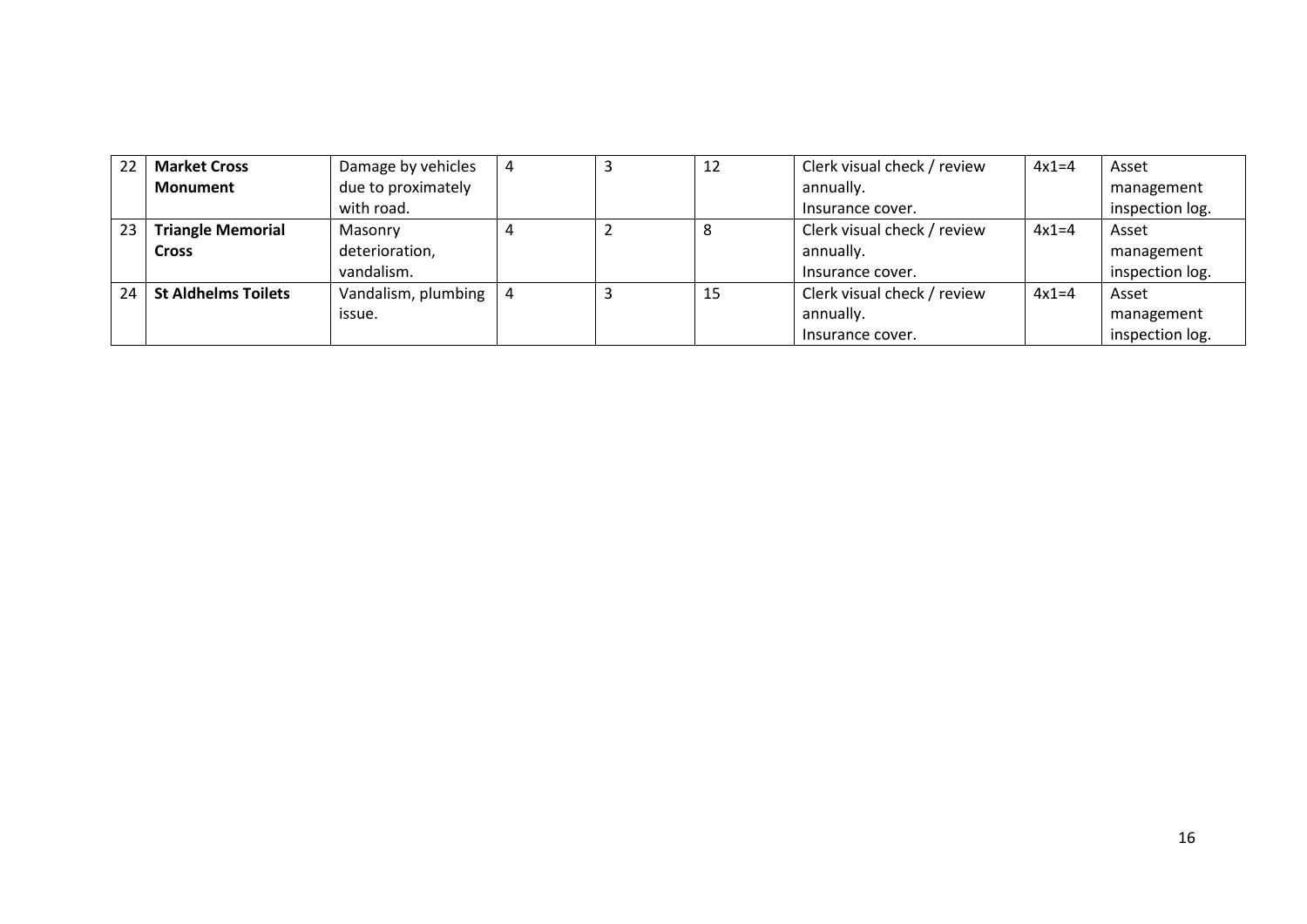|    | <b>Open Spaces</b>                   |                                                                                                                             |                |                |        |                                                                                                                      |                           |                                                                                        |
|----|--------------------------------------|-----------------------------------------------------------------------------------------------------------------------------|----------------|----------------|--------|----------------------------------------------------------------------------------------------------------------------|---------------------------|----------------------------------------------------------------------------------------|
|    | Subject                              | Risk(s)                                                                                                                     | Likelihood     | Impact         | Rating | Control                                                                                                              | Post<br>Control<br>Rating | <b>Actions</b>                                                                         |
| 25 | <b>St Aldhelms Mead</b>              | Damage to wooden<br>benches/ poor bench<br>repair could cause<br>splinters or be<br>inadequate for use.                     | 5              | $\overline{3}$ | 15     | Ground staff to check weekly<br>for litter, benches repair, and<br>clear leaves/weeds as needed.                     | $5x1=5$                   | Asset<br>management<br>inspection log.                                                 |
|    |                                      | Overhanging Tree /<br>branches.<br>Flood damage.                                                                            |                |                |        | Public Liability insurance<br>cover.                                                                                 |                           | Clerk visual check                                                                     |
|    |                                      | Litter and potential<br>for sharps.                                                                                         |                |                |        | Trees cut back 5 yearly or as<br>needed.                                                                             |                           | / review<br>quarterly.                                                                 |
|    |                                      |                                                                                                                             |                |                |        | Flood damage insurance<br>£2500.                                                                                     |                           |                                                                                        |
| 26 | <b>Cloisters Gardens</b><br>(leased) | Damage to wooden<br>benches/ poor bench<br>repair could cause<br>splinters or be<br>inadequate for use.<br>Deterioration of | $\overline{4}$ | 3              | 12     | Ground staff to check weekly<br>for litter, benches repair, and<br>clear leaves/weeds as needed.<br>Insurance >£16k. | $4x1=4$                   | Clerk visual check<br>/ review<br>quarterly.<br>Asset<br>management<br>inspection log. |
|    |                                      | wooden pergola.                                                                                                             |                |                |        |                                                                                                                      |                           |                                                                                        |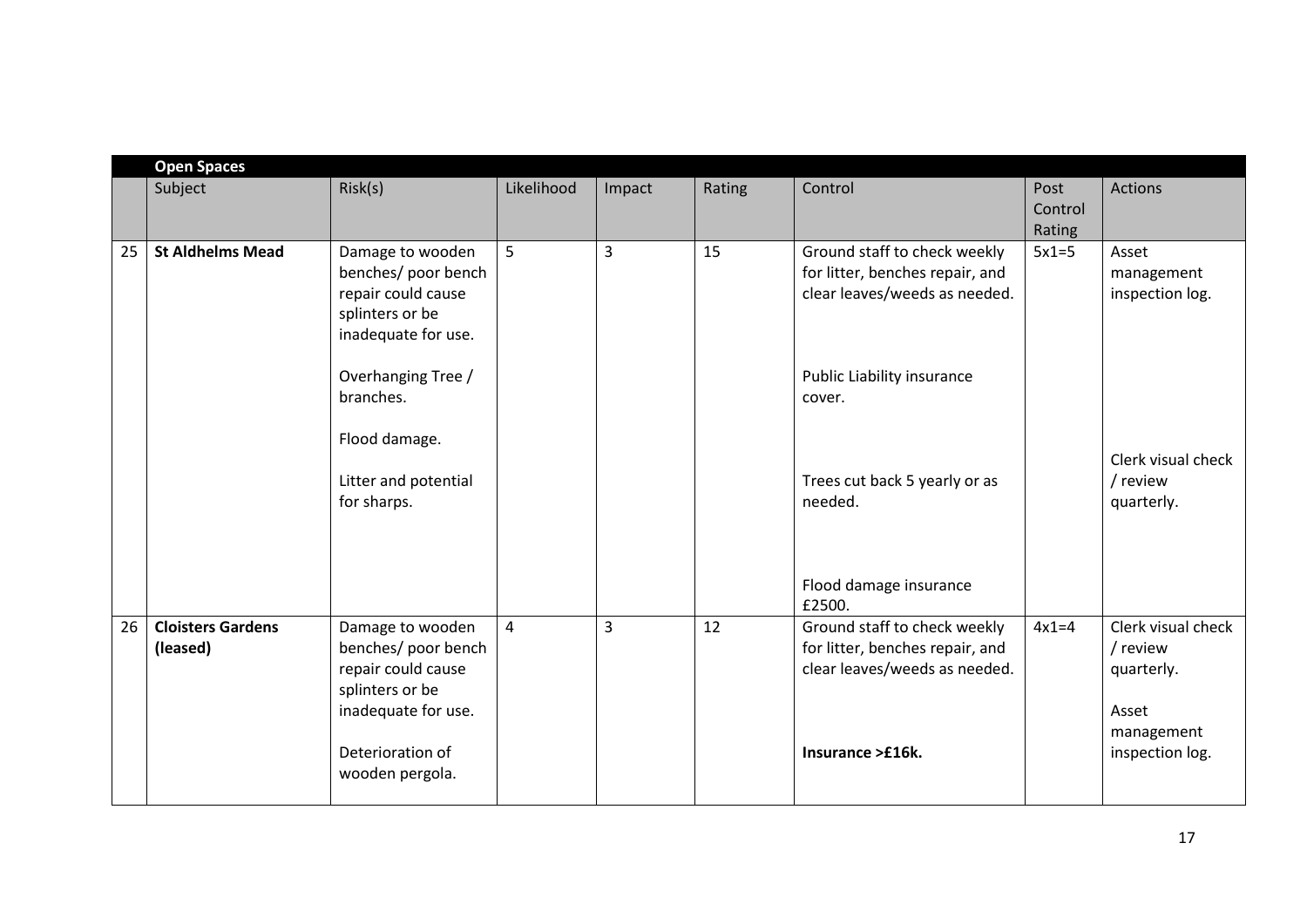|    |                           | Litter and potential  |                |                |   | Protective clothing             |         |                 |
|----|---------------------------|-----------------------|----------------|----------------|---|---------------------------------|---------|-----------------|
|    |                           | for sharps.           |                |                |   | /gloves/equipment.              |         |                 |
| 27 | <b>Birdcage walk</b>      | Litter, weeds leading | $\overline{4}$ | $\overline{2}$ | 8 | Ground staff to check weekly    | $2x2=4$ | Check lease     |
|    | (leased)                  | slip hazards when     |                |                |   | for litter and clear            |         | terms.          |
|    |                           | wet.                  |                |                |   | leaves/weeds as needed.         |         |                 |
|    |                           |                       |                |                |   |                                 |         | Asset           |
|    |                           |                       |                |                |   | Clerk visual check / review     |         | management      |
|    |                           |                       |                |                |   | quarterly                       |         | inspection log. |
| 28 | <b>Cuckingstool Mead</b>  | Damage to wooden      | $\overline{3}$ | $\overline{2}$ | 6 | Ground staff to check weekly    | $3x1=3$ | Asset           |
|    |                           | benches/ poor bench   |                |                |   | for litter, benches repair, and |         | management      |
|    |                           | repair could cause    |                |                |   | clear leaves/weeds as needed.   |         | inspection log. |
|    |                           | splinters or be       |                |                |   |                                 |         |                 |
|    |                           | inadequate for use.   |                |                |   | Clerk visual check / review     |         |                 |
|    |                           |                       |                |                |   | quarterly.                      |         |                 |
|    |                           | Overhanging Tree /    |                |                |   |                                 |         |                 |
|    |                           | branches              |                |                |   |                                 |         |                 |
|    |                           |                       |                |                |   |                                 |         |                 |
|    |                           | Litter and potential  |                |                |   |                                 |         |                 |
|    |                           | for sharps.           |                |                |   |                                 |         |                 |
|    |                           |                       |                |                |   | Trees cut back 5yrly or as      |         |                 |
|    |                           |                       |                |                |   | needed.                         |         |                 |
|    |                           |                       |                |                |   |                                 |         |                 |
| 29 | <b>Holloway Hill Park</b> | Damage to wooden      | $\overline{3}$ | $\overline{2}$ | 6 | Ground staff to check weekly    | $3x1=3$ | Asset           |
|    |                           | benches/ poor bench   |                |                |   | for litter, benches repair, and |         | management      |
|    |                           | repair could cause    |                |                |   | clear leaves/weeds as needed.   |         | inspection log. |
|    |                           | splinters or be       |                |                |   |                                 |         |                 |
|    |                           | inadequate for use.   |                |                |   | Clerk visual check / review     |         |                 |
|    |                           |                       |                |                |   | quarterly.                      |         |                 |
|    |                           | Litter and potential  |                |                |   |                                 |         |                 |
|    |                           | for sharps.           |                |                |   |                                 |         |                 |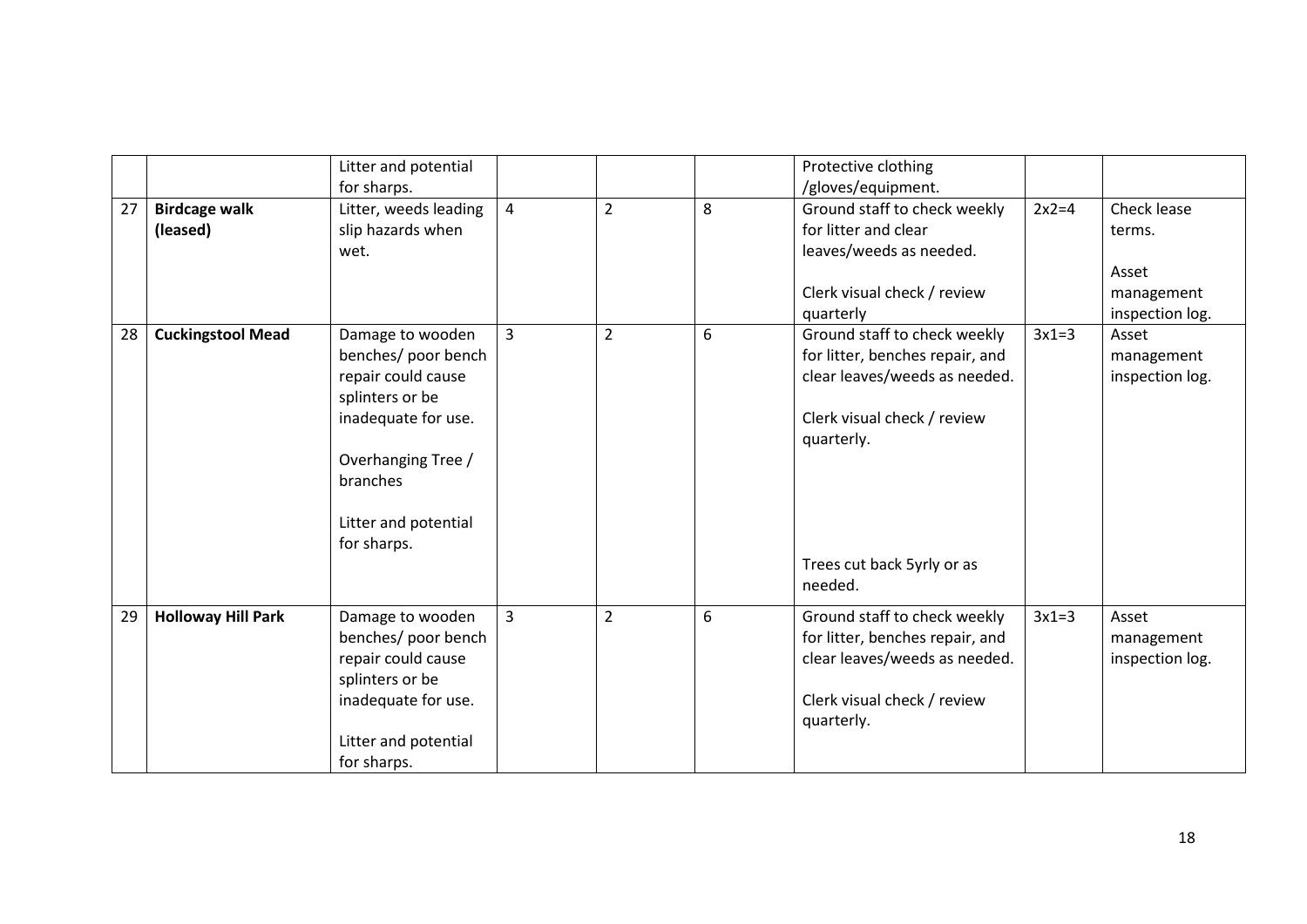|    | <b>Liability</b>                                |                                                                  |                         |                |        |                                                                                                                                                                                                                                                                        |                           |                                                                        |
|----|-------------------------------------------------|------------------------------------------------------------------|-------------------------|----------------|--------|------------------------------------------------------------------------------------------------------------------------------------------------------------------------------------------------------------------------------------------------------------------------|---------------------------|------------------------------------------------------------------------|
|    | Subject                                         | Risk(s)                                                          | Likelihood              | Impact         | Rating | Control                                                                                                                                                                                                                                                                | Post<br>Control<br>Rating | <b>Actions</b>                                                         |
| 30 | Minutes/ Agendas/<br><b>Statutory documents</b> | In-accuracy/legality.<br>Non-compliance.                         | $\mathsf{3}$            | $\overline{2}$ | 6      | Minutes & Agendas produced<br>in the prescribed method and<br>adhere to legal requirements.<br>Minutes approved and signed<br>at next meeting Business<br>conducted at meetings<br>managed by the Chairperson.                                                         | $2x2=4$                   | Existing<br>procedures<br>adequate.<br>Cllr training &<br>development. |
| 31 | <b>Public Liability</b>                         | Risk to third party,<br>property, or<br>individuals.             | $\overline{\mathbf{4}}$ | 4              | 16     | Insurance in place (£10m<br>indemnity) Risk assessments<br>carried out.                                                                                                                                                                                                | $4x1=4$                   | Review annually<br>Review existing.                                    |
| 32 | <b>Employer Liability</b>                       | Non-compliance<br>with employment<br>law<br>And associated Acts. | 3                       | $\overline{3}$ | 9      | <b>Insurance</b> in place - value<br>10,000,000.<br>Town Clerk employment<br>updates knowledge through<br>ACAS, NALC, SLCC, WALC,<br>HMRC, HSE, etc.<br><b>Employee related Risk</b><br>Assessments<br>Well-being.<br>Works stations.<br>Protected<br>Characteristics. | $2x2=4$                   | Review annually<br>Review existing.                                    |